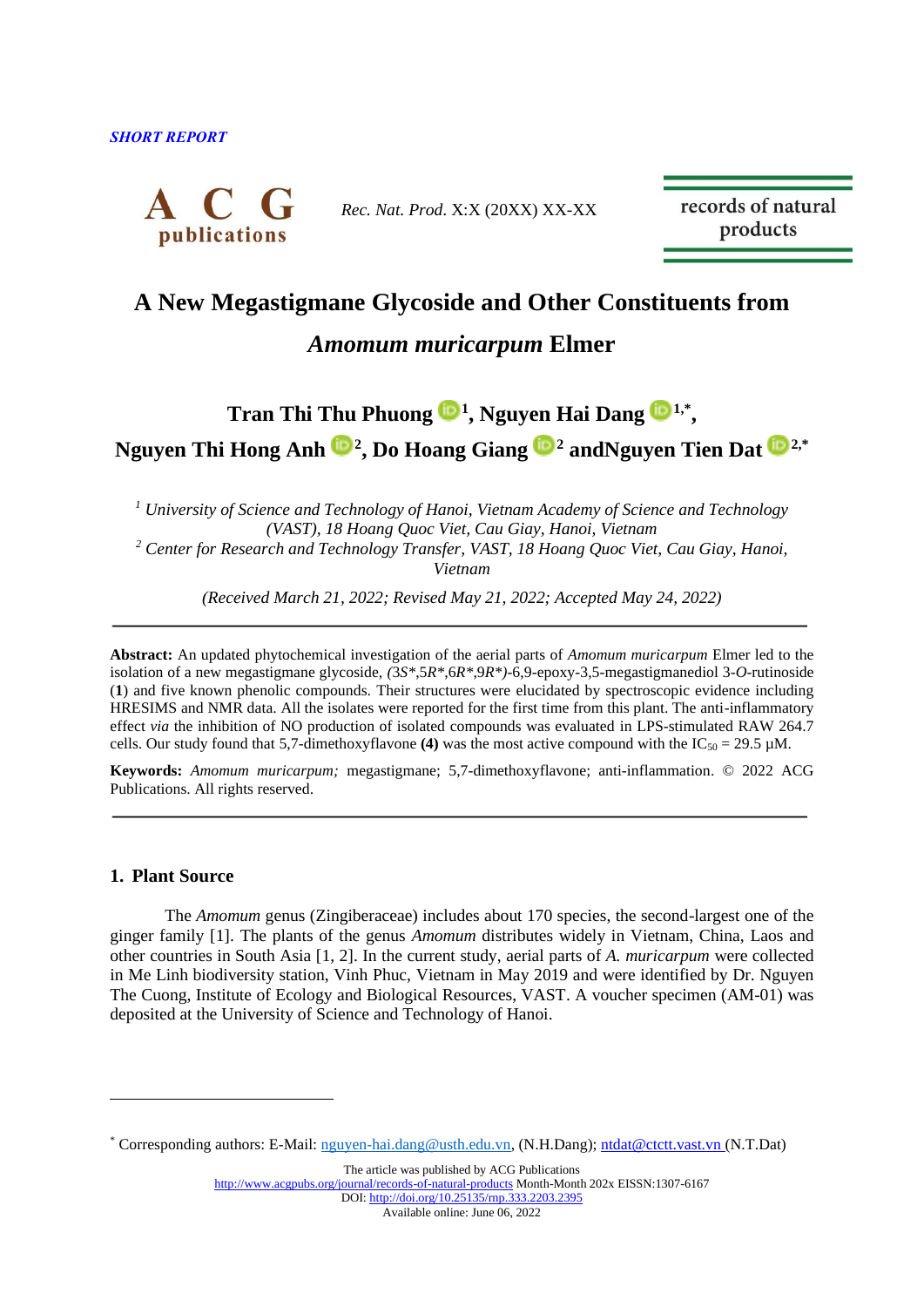#### A megastigmane glycoside

### **2. Previous study**

While recent studies have investigated flavonoids, terpenoids, steroids and diarylheptanoids with anti-inflammatory, antibacterial, antioxidant, and anti-tumour activities from some *Amomum*  species, such as *A. tsaoko*, *A. subulatum*, *A. aculeatum,* or *A. aromaticum* [2-8], just a few phytochemical papers on *A. muricarpum* Elmer have been reported [9-12]. Previously, the methanolic extract of *A. muricarpum* exhibited potent anti-inflammatory activities by suppressing excessive nitric oxide (NO) [9].

## **3. Present study**

In the present study, a new megastigmane glycoside **(1)** and five phenolic compounds (**2**-**6**) were isolated from *A. muricarpum* (Figure 1). The the arial parts of *A. muricarpum* (4.6 kg) were extracted in methanol (16 L  $\times$  3 times) in an ultrasonic bath at 40 °C for 1 hour. The combined solution was concentrated to obtain the methanol (MeOH) extract (300 g), which was suspended in water and successively partitioned with n-hexane and ethyl acetate (EA), respectively. The organic layers were separated and evaporated to obtain hexane (75 g) and EA (42 g) residues, whereas the water layer was partly concentrated and adsorbed on a Diaion HP20 column. The column was washed with water, then eluted with 25% methanol in water and then 100% methanol to yield M50 (8.0 g) and M100 (6.1 g) fractions, respectively. Fraction M100 was separated on a silica gel CC with gradient mixtures of EA– MeOH (50/1-0/1, v/v) to yield four subfractions (Ms1-Ms4). The fraction Ms2 was purified on an RP-C18 CC eluted with MeOH 50% in water to obtain compound **1** (2.8 mg). The EA residue was subjected to a silica gel CC with gradient mixtures of CH<sub>2</sub>Cl<sub>2</sub>–MeOH (1/0-0/1,  $v/v$ ) to yield ten fractions: E1-E10. Fraction E2 was separated on a silica gel CC eluted with n-hexane–EA (1/1, v/v) to obtain compound **2**  (6.9 mg). Fraction E6 was loaded on a silica gel CC with  $CH_2Cl_2$ –MeOH (30/1, v/v) elution, followed by an RP C18 CC eluted with MeOH 75% in water to yield compound **3** (7.1 mg). Compound **4** (18.8 mg) was obtained by separating fraction E7 on a silica gel CC with n-hexane–acetone (1/1, v/v) elution. The fraction E8 was loaded on a silica gel CC with  $CH_2Cl_2$ –MeOH (10/1, v/v) elution to obtain compounds **5** (8.1 mg) and **6** (5.0 mg).

*(3S\*,5R\*,6R\*,9R\*)-6,9-epoxy-3,5-megastigmanediol 3-O-rutinoside (1)*: white amorphous powder;  $[\alpha]_D^{25}$  -36.8 (MeOH, *c* 0.4). HR-ESI-MS:  $[M + Cl]$ <sup>-</sup>  $m/z$  571.2521 (calcd. 571.2527 for C<sub>25</sub>H<sub>44</sub>O<sub>12</sub>Cl). <sup>1</sup>H NMR (500 MHz, CD<sub>3</sub>OD) δ<sub>H</sub> (ppm): 1.67 (1H, t, *J* = 12.0 Hz, H-2a), 1.58 (1H, m, H-2b), 4.14 (1H, m, H-3), 1.95 (1H, m, H-4a), 1.78 (1H, dd, *J* = 13.0, 11.5 Hz, H-4b), 2.11 (1H, m, H-7a), 1.92 (1H, m, H-7b), 2.05 (1H, m, H-8a), 1.48 (1H, m, H-8b), 4.13 (1H, m, H-9), 1.21 (3H, d, *J* = 6.5 Hz, H-10), 0.95 (3H, s, H-11), 1.22 (3H, s, H-12), 1.20 (3H, s, H-13), 4.39 (1H, d, *J* = 7.5 Hz, H-1′), 4.75(1H, d, *J* = 1.5 Hz, H-1"). <sup>13</sup>C NMR (125 MHz, CD<sub>3</sub>OD)  $\delta$ <sub>C</sub> (ppm): 40.2 (C-1), 44.9 (C-2), 73.7 (C-3), 43.7 (C-4), 78 (C-5), 91.0 (C-6), 28.0 (C-7), 36.3 (C-8), 77.9 (C-9), 21.1 (C-10), 29.0 (C-11), 26.3 (C-12), 27.8 (C-13), 102.7 (C-1′), 75.0 (C-2′), 78.7 (C-3′), 71.6 (C-4′), 76.6 (C-5′), 67.8 (C-6′), 102 (C-1″), 72.1 (C-2″), 72.3  $(C-3'')$ , 73.7  $(C-4'')$ , 69.7  $(C-5'')$ , 18.1  $(C-6'')$ . <sup>1</sup>H NMR (500 MHz, Pyridine-*d<sub>5</sub>*)  $\delta_H$  (ppm): 2.09 (1H, t, *J* = 12.0 Hz, H-2a), 1.97 (1H, dd, *J* = 12.0, 4.0 Hz, H-2b), 4.80 (1H, m, H-3), 2.43 (1H, brd, *J* = 11.0 Hz, H-4a), 2.17 (1H, dd, *J* = 13.0, 12.0 Hz, H-4b), 2.30 (1H, m, H-7a), 1.93 (1H, m, H-7b), 1.87 (1H, m, H-8a), 1.34 (1H, m, H-8b), 4.04 (1H, m, H-9), 1.16 (3H, d, *J* = 6.5 Hz, H-10), 0.95 (3H, s, H-11), 1.47 (3H, s, H-12), 1.35 (3H, s, H-13), 4.96 (1H, d, *J* = 7.5 Hz, H-1′), 5.46 (1H, brs, H-1"). <sup>13</sup>C NMR (125 MHz, Pyridine-*d<sub>5</sub>*) δ<sub>C</sub> (ppm): 39.5 (C-1), 44.8 (C-2), 72.1 (C-3), 43.8 (C-4), 77.4 (C-5), 90.2 (C-6), 27.5 (C-7), 35.5 (C-8), 76.6 (C-9), 21.1 (C-10), 28.7 (C-11), 26.2 (C-12), 28.0 (C-13), 102.6 (C-1′), 75.2 (C-2′), 76.6 (C-3′), 71.8 (C-4′), 73.9 (C-5′), 68.5 (C-6′), 102.3 (C-1″), 72.6 (C-2″), 72.2 (C-3″), 69.5 (C-4″), 69.5 (C-5″), 18.6 (C-6″).

*Sugar Identification*: Compound **1** (1.5 mg) was hydrolysed in HCl 1N (1 mL) at 80 °C for 2 h. Next, the solution was partitioned with EA (1 mL  $\times$  3 times). Then, the aqueous layer was neutralised with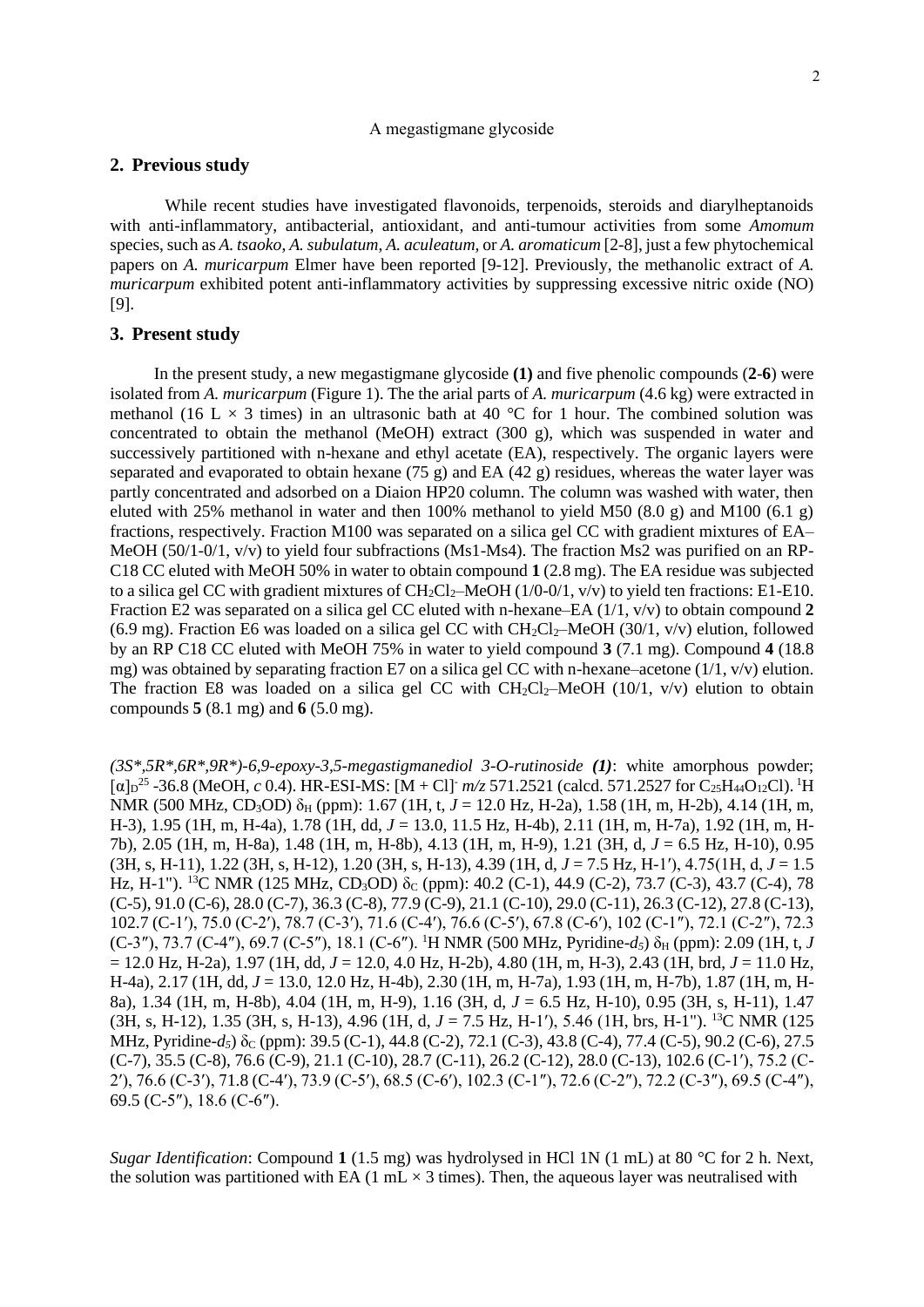ammonia solution and dried under vacuum conditions. Next, the obtained residue was mixed with 200  $\mu$ L of pyridine, which contained 10  $\mu$ mol of L-cysteine methyl ester, and heated at 80 °C. After 1 hour, 10 µL *o*-tolyl isothiocyanate was added, and the mixture was heated for another hour. The product was injected directly into the HPLC system using a Hypersil Gold column (4.6  $\times$  150 mm, D  $\times$  L) with a mobile phase of 20% acetonitrile in 0.1% formic acid (in water, v/v), with UV detection at 254 nm. The sugars were identified as D-glucose and L-rhamnose by comparing the analyte's retention times and UV spectra to those of standard sugars under the same reacting and analysing conditions.

*NO production Inhibition Assay*: The effects of samples on the NO production in LPS-stimulated RAW 264.7 macrophage cells, based on the Griess reaction, were examined. The cells were seeded in a 96 well plate at the concentration of  $0.5 \times 10^5$  cells per well and incubated in the humidified incubator at 37°C and 5% CO<sup>2</sup> for 22 hours. After incubation, cells were treated with the sample with concentrations from 3 to 25 µg/mL then 0.1 mg/mL LPS (Sigma Aldrich, USA) was added after 30 minutes. The cells were incubated for the next 24 hours. Then, 100 μL of the culture supernatant was transferred to another 96-well plate and mixed with 100 μL of Griess reagent. The absorbance of the reaction solution was read at 570 nm with an iMark microplate reader (BioRad, USA). The remaining cells from the original 96-well plate were further used for the cell viability assay (MTT assay). The assay is based on the cleaving action of dehydrogenases in functioning mitochondria of living cells on the tetrazolium ring of MTT (3-(4,5-dimethylthazol 2-yl)-2,5-diphenyl tetrazolium bromide), thus estimating the +viable cell number. Cardamonin, which is a well-known NO production inhibitor, was used as a positive control.



**Figure 1.** Structures of the isolated compounds from *A. muricarpum*

Compound **1** was isolated as a white amorphous powder from the aerial parts of *A. muricarpum.*  The HR-ESI-MS spectrum (negative mode) of 1 showed the ion at  $m/z$  571.2526 [M + Cl] (calcd 571.2521 for  $C_{25}H_{44}O_{12}Cl$ , mass tolerance at 0.82 ppm), which suggested the molecular formula  $C_{25}H_{44}O_{12}$  for 1. The signals of two anomeric protons at  $\delta_H$  4.75 (1H, d, *J* = 1.5 Hz) and 4.39 (1H, d, *J*  $= 7.5$  Hz) in the <sup>1</sup>H NMR spectrum indicated the presence of two sugar units. The sugar moieties were determined as D-glucose and L-rhamnose by acid hydrolysis and analysis of the derivatives of these sugars [13]. The coupling constants of H-1'  $(J = 7.5 \text{ Hz})$  and H-1"  $(J = 1.5 \text{ Hz})$  together with the HMBC correlation between H-1" ( $\delta_H$  4.75) and C-6' ( $\delta_C$  67.8) indicated the sugar linkage as  $\alpha$ -Lrhamnopyranosyl-(1→6)-*β*-D-glucopyranosyl or rutinoside. Except for the signals of the sugar units, the <sup>13</sup>C NMR spectrum of compound **1** exhibited 13 signals of the aglycone, including four methyl groups, four methylene groups, two methine groups and three quaternary carbons. The chains from C-2 to C-4 and from C-7 to C-10 could be determined by the COSY correlations of the representative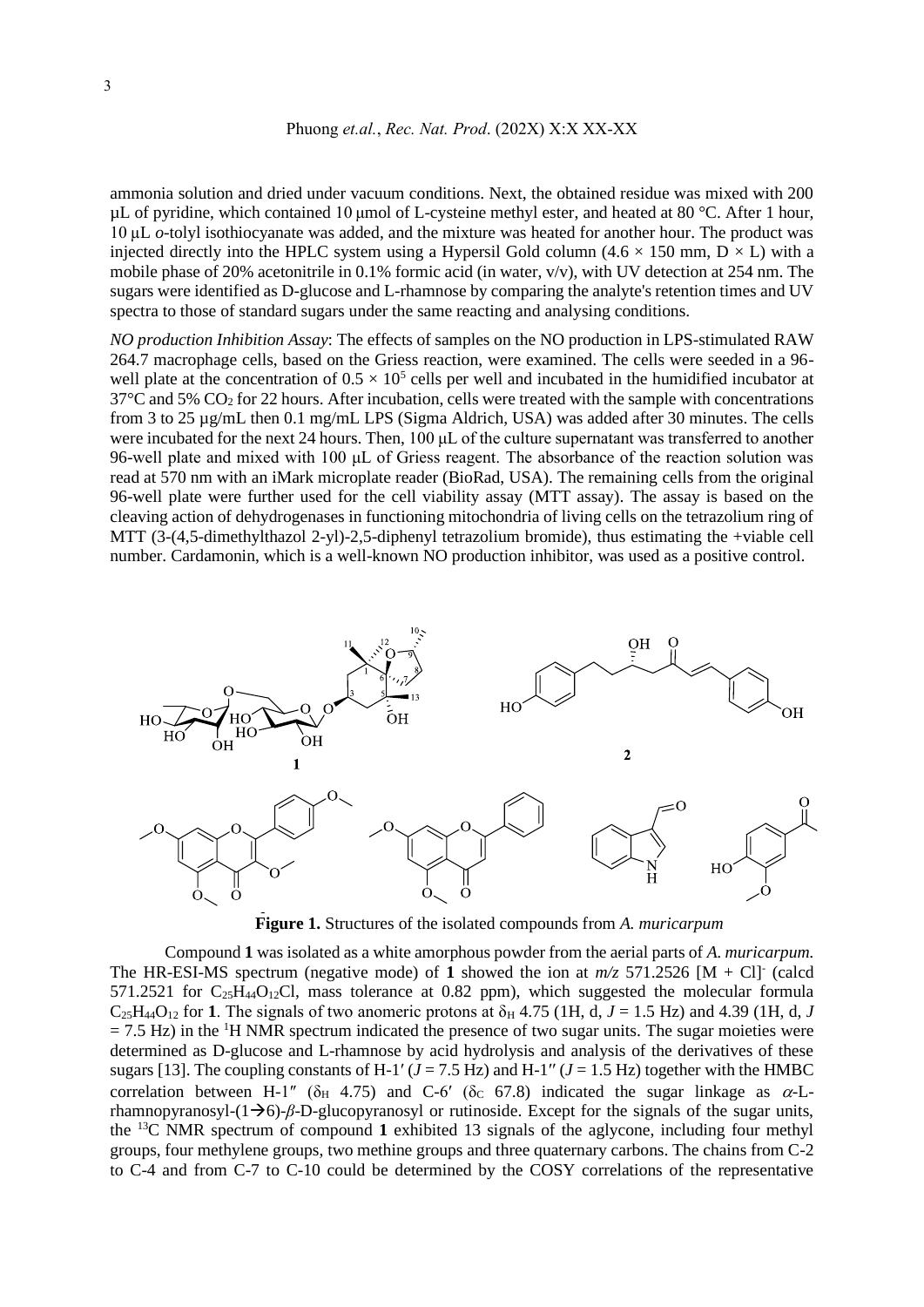#### A megastigmane glycoside

protons. Two of the four methyl signals ( $\delta_c$  29.0 and 26.3) were assignable to germinal methyls (C-11 and C-12) on the quaternary carbon (C-1) at  $\delta_c$  40.2. These were confirmed by HMBC correlations from H-11 ( $\delta_H$  0.95) and H-12 ( $\delta_H$  1.22) to C-1 ( $\delta_C$  40.2). Similarly, the positions of methyl groups at C-13 and C-10 could be identified by HMBC correlations from H-13 ( $\delta_H$  1.20) to C-5 ( $\delta_C$  78.0) and from H-10 ( $\delta_H$  1.21) to C-9 ( $\delta_C$  76.6). Besides, the chemical shifts of C-5, C-6 ( $\delta_C$  91.0) and C-9 revealed the presence of oxygenated carbons. Meanwhile, the chemical shift of C-3 ( $\delta$ c 72.1) and the HMBC correlation between H-1' ( $\delta_H$  4.39) and C-3 revealed the attachment of the D-glucopyranoside unit to the position. The NMR data of compound **1** were highly similar to those of scorospiroside, a megastigmane monoglycoside from *Scorodocarpus borneensis* [14] except for the existence of a rutinoside moiety instead of a glucose unit. The relative configuration of compound **1** was determined by a NOESY experiment (Figure 2). The steric relation of the two rings and the orientation of H-3, H-9, H-10 and H-13 were identified by the NOE correlations between H-3 and H-12, H-10 and H-11, H-9 and H-13 as well as H-7 and H-13. These data were identical to those of the (3*S\**,5*R\**,6*R\**,9*R\**) aglycone of scorospiroside and anisoposide B [14, 15]. Thus, the relative configuration of the aglycone could be the same as those structures, and compound **1** was newly identified as *(*3*S\**,5*R\**,6*R\**,9*R\*)*-6,9 epoxy-3,5-megastigmanediol 3-*O*-rutinoside.



**Figure 2.** Key HMBC  $\longrightarrow$  and NOESY  $\longleftarrow$  correlations of compound 1

Structures of 1,7-bis(4-hydroxyphenyl)-5-hydroxy-6-hepten-3-one **(2)**, 3,5,7,4′ tetramethoxyflavone **(3)**, 5,7-dimethoxyflavone **(4)**, indole-3-carboxaldehyde **(5)** and vanillic acid **(6)** were elucidated by comparing their NMR data to those of previous studies [16-20].

The inhibitory effect of the isolated compounds on NO production was evaluated in LPSinduced RAW 264.7 cells. Previously, we reported that the methanol extracts of *A. muricarpum* exhibited a strong NO production inhibition (IC<sub>50</sub> = 12.67  $\mu$ g/mL). In addition to NO production inhibition, the methanol extracts were also found to attenuate the expression of iNOS and COX-2 in a concentration-dependent manner [9]. In this study, the diarylheptanoid  $(2)$  showed a weak effect  $(IC_{50})$  $= 92.4 \mu M$ ), while other compounds were inactive up to 100  $\mu$ M. Intriguingly, the 5,7-dimethoxyflavone (4) was the most potent compound with the  $IC_{50} = 29.5 \mu M$ . Similarly, a previous study showed that compound **4** isolated from *Kaempferia parviflora* inhibited the NO production in LPS-induced RAW 264.7 cells at a similar dose [21]. Kim and Hwang also indicated that this compound diminished inflammatory response *via* decreased cytokine (TNF-α and IL-6) in serum and mRNA levels *in vivo* and exhibited a positive effect on the sarcopenic muscle [22].

From the aerial parts of *Amomum muricarpum* Elmer, six compounds were isolated, including a new megastigmane glycoside and five known compounds. This is the first time those compounds were reported from the plant. The inflammatory effects *via* the inhibition of NO production by the isolated compounds were evaluated. Compound 5,7-dimethoxyflavone **(4)** showed significant anti-inflammatory effects *via* inhibition of NO production, while the others exhibited weak inhibition. These results indicated that *Amomum muricarpum* could be a promising target for further biochemical investigations.

#### **Acknowledgments**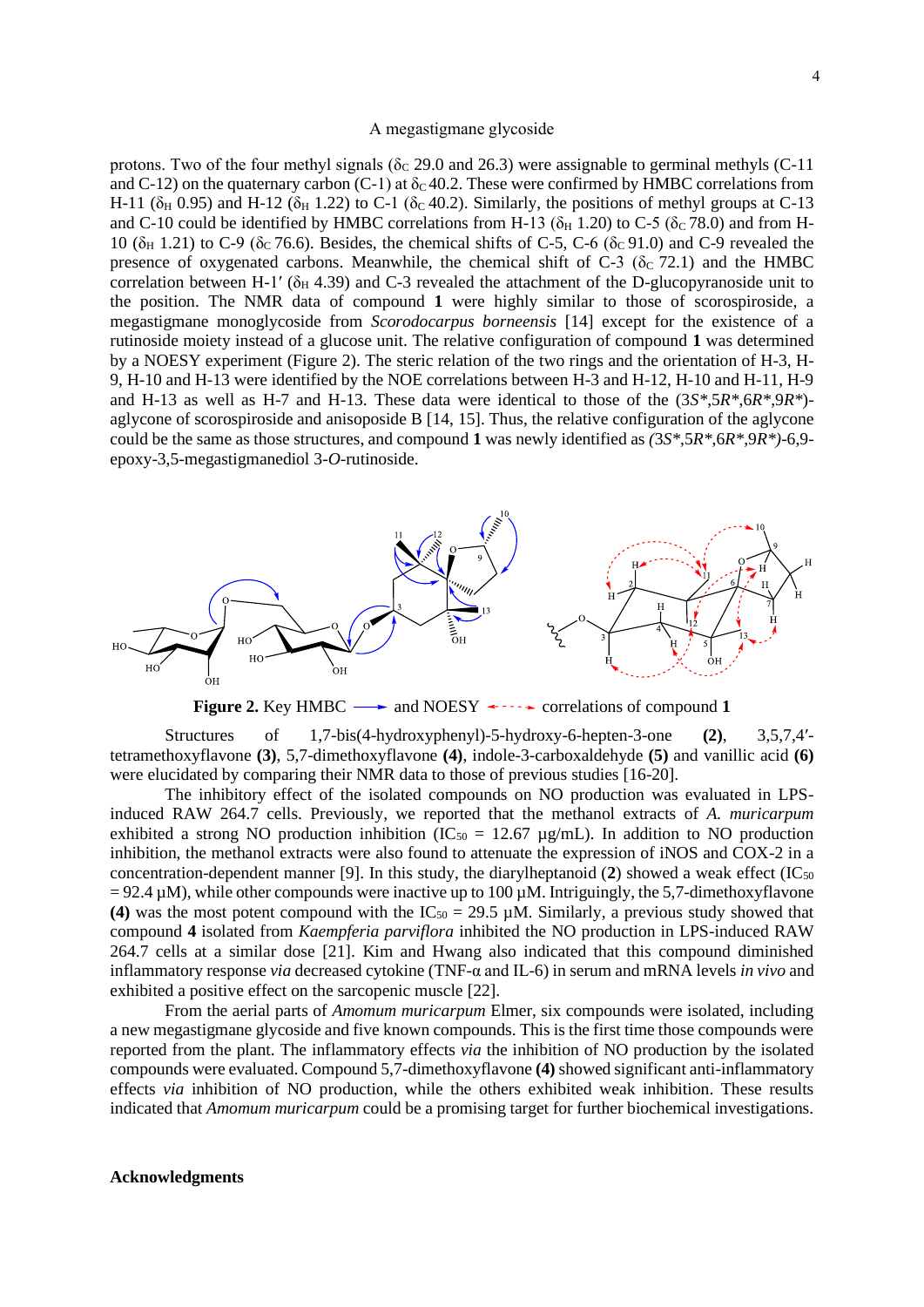#### Phuong *et.al.*, *Rec. Nat. Prod*. (202X) X:X XX-XX

This research is funded by Vietnam National Foundation for Science and Technology Development (NAFOSTED) under grant number 104.01-2017.307

#### **Supporting Information**

Supporting information accompanies this paper on [http://www.acgpubs.org/journal/records-of](http://www.acgpubs.org/journal/records-of-natural-products)[natural-products](http://www.acgpubs.org/journal/records-of-natural-products)

# **ORCID**

Tran Thi Thu Phuong: [0000-0003-1726-5673](https://orcid.org/0000-0003-1726-5673) Nguyen Hai Dang[: 0000-0002-4470-8321](https://orcid.org/0000-0002-4470-8321) Nguyen Thi Hong Anh: [0000-0001-5788-8352](https://orcid.org/0000-0001-5788-8352) Do Hoang Giang: [0000-0001-9227-6992](https://orcid.org/0000-0001-9227-6992) Nguyen Tien Dat: [0000-0003-3645-5157](https://orcid.org/0000-0003-3645-5157)

#### **References**

- [1] V. Lamxay and M.F. Newman (2012). A revision of *Amomum* (Zingiberaceae) in Cambodia, Laos, and Vietnam, *Edinburgh. J. Bot*. **69** (**1**), 99-206.
- [2] R. Cai, X. Yue, Y. Wang, Y. Yang, D. Sun, H. Li and L. Chen (2021). Chemistry and bioactivity of plants from the genus *Amomum*, *J. Ethnopharmacol*. **281**, 114563.
- [3] J. Heilmann, R. Brun, S. Mayr, T. Rali and O. Sticher (2001). Minor cytotoxic and antibacterial compounds from the rhizomes of *Amomum aculeatum*, *Phytochemistry* **57** (**8**), 1281-1285.
- [4] G. Kumar, B. Chauhan and M. Ali (2014). Isolation and identification of new phytoconstituents from the fruit extract of *Amomum subulatum* Roxb, *Nat. Prod. Res*. **28 (2)**, 127-133.
- [5] S.S. Hong, J.H. Lee, Y.-H. Choi, W. Jeong, E.-K. Ahn, S.H. Lym and J.S. Oh (2015). Amotsaokonal A– C, benzaldehyde and cycloterpenal from *Amomum tsao-ko*, *Tetrahedron. Lett*. **56 (48)**, 6681-6684.
- [6] H. Liu, Q. Yan, D. Zou, X. Bu, B. Zhang, X. Ma, A. Leng, H. Zhang, D. Li and C. Wang (2018). Identification and bioactivity evaluation of ingredients from the fruits of *Amomum tsaoko* Crevost et Lemaire, *Phytochem. Lett*. **28**, 111-115.
- [7] N.H. Dang, L.N. Thanh, D.H. Giang and N.T. Dat (2022). Anti-inflammatory components from the fruits of *Amomum aromaticum*, *Rec. Nat. Prod*. **16** (**3**), 236-241.
- [8] L. Thanh Huong, P. Anh Thu, P. Thi Dao, D. Thi Mai Huong, P. Van Cuong and N. Hai Dang (2021). Anti-inflammatory properties of longifuran A, a new benzofuran from the stems of *Amomum longiligulare*, *Chem. Biodivers*. **18** (**12**), e2100518.
- [9] P.A. Thu, N.H. Son, L.T. Huong and N.H. Dang (2021). Anti-inflammatory properties of *Amomum maximum* Roxb and *Amomum muricarpum* Elmer in the North of Vietnam, *Viet. J. Biotechnol*. **19** (**2**), 301- 307.
- [10] P.M. Giang, P.T. Son, K. Matsunami and H. Otsuka (2006). New diarylheptanoids from *Amomum muricarpum* Elmer, *Chem. Pharm. Bull*. **54** (**1**), 139-140.
- [11] P.M. Giang, P.T. Son, K. Matsunami and H. Otsuka (2012). One new and several minor diarylheptanoids from *Amomum muricarpum*, *Nat. Prod. Res*. **26** (**13**), 1195-1200.
- [12] L.T. Huong, D.N. Dai, T.D. Thang, T.T. Bach and I.A. Ogunwande (2015). Volatile constituents of *Amomum maximum* Roxb and *Amomum microcarpum* C. F. Liang & D. Fang: two Zingiberaceae grown in Vietnam, *Nat. Prod. Res*. **29** (**15**), 1469-1472.
- [13] T. Tanaka, T. Nakashima, T. Ueda, K. Tomii and I. Kouno (2007). Facile discrimination of aldose enantiomers by reversed-phase HPLC, *Chem. Pharm. Bull*. **55** (**6**), 899-901.
- [14] F. Abe and T. Yamauchi (1993). Megastigmanes and flavonoids from the leaves of *Scorodocarpus borneensis*, *Phytochemistry* **33** (**6**), 1499-1501.
- [15] C.V. Minh, N.T.K. Thanh, T.H. Quang, N.X. Cuong, N.N. Thin, N.H. Nam, Y.V. Heyden, J. Quetin-Leclercq and P.V. Kiem (2009). Two new megastigmane sulphonoglucosides from *Mallotus anisopodus*, *Nat. Prod. Commun*. **4** (**7**), 889-892.